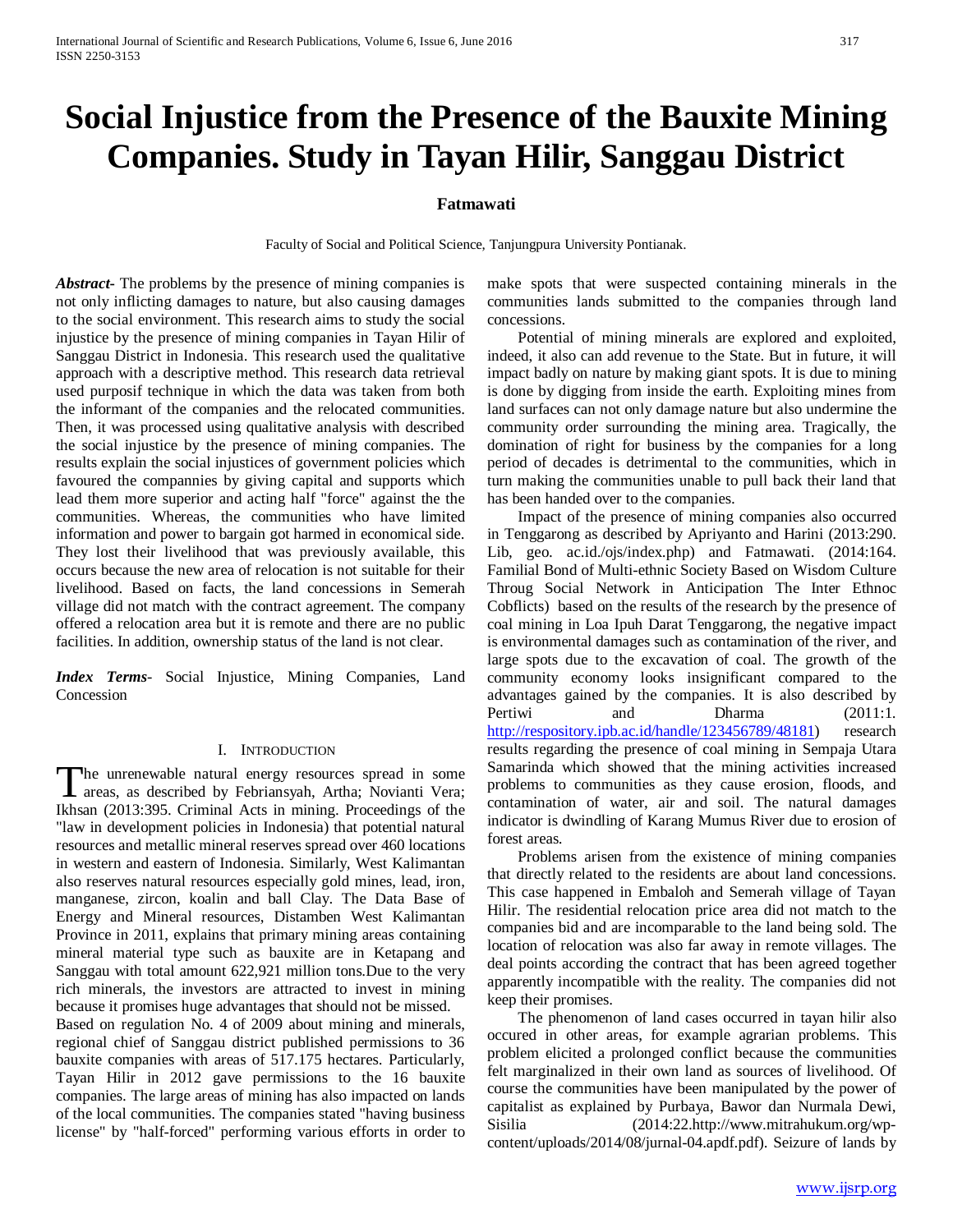having business permits modus operandi, while they have capital power to influence policies of natural resources that can secure their interests. These practices constituted a form of criminalization to public by a very strong corporation. Although the residents had made efforts of communication and discussion to the Government or the companies, in fact it was failed because their bargaining power was weak which made their aspirations unacomodated.

 The problems of land concession between the mining companies and residents in Dusun Ambaloh and Dusun Semerah until now has not been settled, especially regarding the mismatch of land relocation either place or size, thus leading to huge losses for the residents and become a marginalization for their livehood right.

 Based on the indications that have been presented, the purpose of this paper is to discuss the indication of social injustice afflicting the residents by the presence of mining companies in district of Tayan Hilir through social justice perspective. Analysis of social justice is meant, according to John Rawls, 1972 (Ife, Jim & Tesoriero, Frank, 2008:106) seeking to apply the principle of equality in freedom and equality in chance to progress. In fact, the opposite condition occurs to residents around mines, an inequality -domination of economic structure and control of land by mining companies-exists.

# II. RESEARCH METHODS

 This research uses a qualitative descriptive method. This method describes a social phenomena in the area of bauxite mining in Tayan Hilir related to community land concession by mining companies. The primary data was obtained from the informants of the residents, mining companies, community leaders and some residents who knew the exact problems of land concessions. It was supported using the technique of collecting data through observation and interview. The observation techniques observed the location of the mining area and residential area as well as the area of land affected by the mining exploration. The interview activity has dug up information from the residents, the community leaders, the companies and the Government by using in-depth interview technique. The secondary data obtained through documentations and study of the literature pertaining to research objectives. The research data analysis was processed using qualitative analysis by describing the existence of social injustice in the presence of mining companies in Tayan Hilir.

### III. DISCUSSION

### **Relocation Case of Bauxite Mining Company in Desa Tanjung Bunut**

 The relocated areas were Sei Merah Dusun Piasak, Desa Pedalaman (13 Families) and Dusun Embaloh in Desa Tanjung Bunut (105 families). The initial relocation area was Bukit Sembilan Belas, Dusun Embaloh Desa Tanjung Bunut. However, this relocation planing caused numerous problems especially from residents of Embaloh, Desa Tanjung Bunut. It because the location did not match the contract agreement with the companies.

 Recently, bauxite mining in the region faced serious problems related to the relocation plan, particularly to areas in Embaloh. There are several issues that arise so that the relocation cannot be done between PT. Aneka Tambang, as owner of the concession permission, and the residents in Embaloh. The relocation from companies are placed on dissatisfactory locations, far from road access and public facilities such as markets, schools and hospitals. The resident considered the draft relocation may not be similar to their area, which is very strategic and fertile. In addition, several ex-mining companies in some areas left lands that cannot be replanted.

 The unilateral actions of the companies by diverting land concession to a new location indicated an unclear ownership status on the new relocation area. Regarding this, Embaloh residents do not have legal certainty, thus it was difficult to utilize the lands to support their economic needs, social life and culture. The residents needed the certainty of ownership status for the new area. This uncertainty made residents unable to cultivate the previous land as livelihood and worried they would be moved forcefully to other unfertile location for farmland.

 Natural resource management can add revenue to the State. Of course the residents looked forward to the presence of mining companies on their areas as it could improve their welfare through absorbing the local labors. In addition, the economic resources could also be managed by the residents. The residents expected new jobs, areas of trades and services, and accessible roads to connect isolated areas. In contrast, the presence of the mining companies has inflicted damages to the natural, social, economic and cultural. The following are examples of social injustice on comunities due to the presence of mining companies.

# **The Injustice on communities by Government policy as the permission giver**

 The management of mining were derived from Government policy issued regulations as on law of Minerba or law no. 4 of 2009, it states that "the mining is some or all phases of activities in research, management and concessions of mineral or coal that includes the general investigation, exploration, feasibility studies, construction, mining, managements and refining, transports, selling and activities after mining". It is confirmed again in Article 6 and 7 that the management of mining, the authorities to conduct the management of mining is the Central Government, provincial governments and district/city governments. Then by Regulation No. 75 of 2001 about the issues of Decision power letter of Mining can be implemented by the Minister, the Governor, and the Mayor based on the authority mining area.

 The local government authorities to give permission to companies allegedly contained "fraud". The local Government gave permission to companies which did not meet the requirements without looking to the situation and condition of the areas. As the Sanggau Government had given permission, 16 in total, to mining companies in 2012. This is the source of problems of mining management which was "already" given to the companies. The companies utilizes its own money power to "negotiate" with the authorities for their advantages. According to informants in Tayan Hilir, among 16 companies that had gotten permissions, they damaged hundreds of hectares of landscapes, agriculturals and plantations. The land became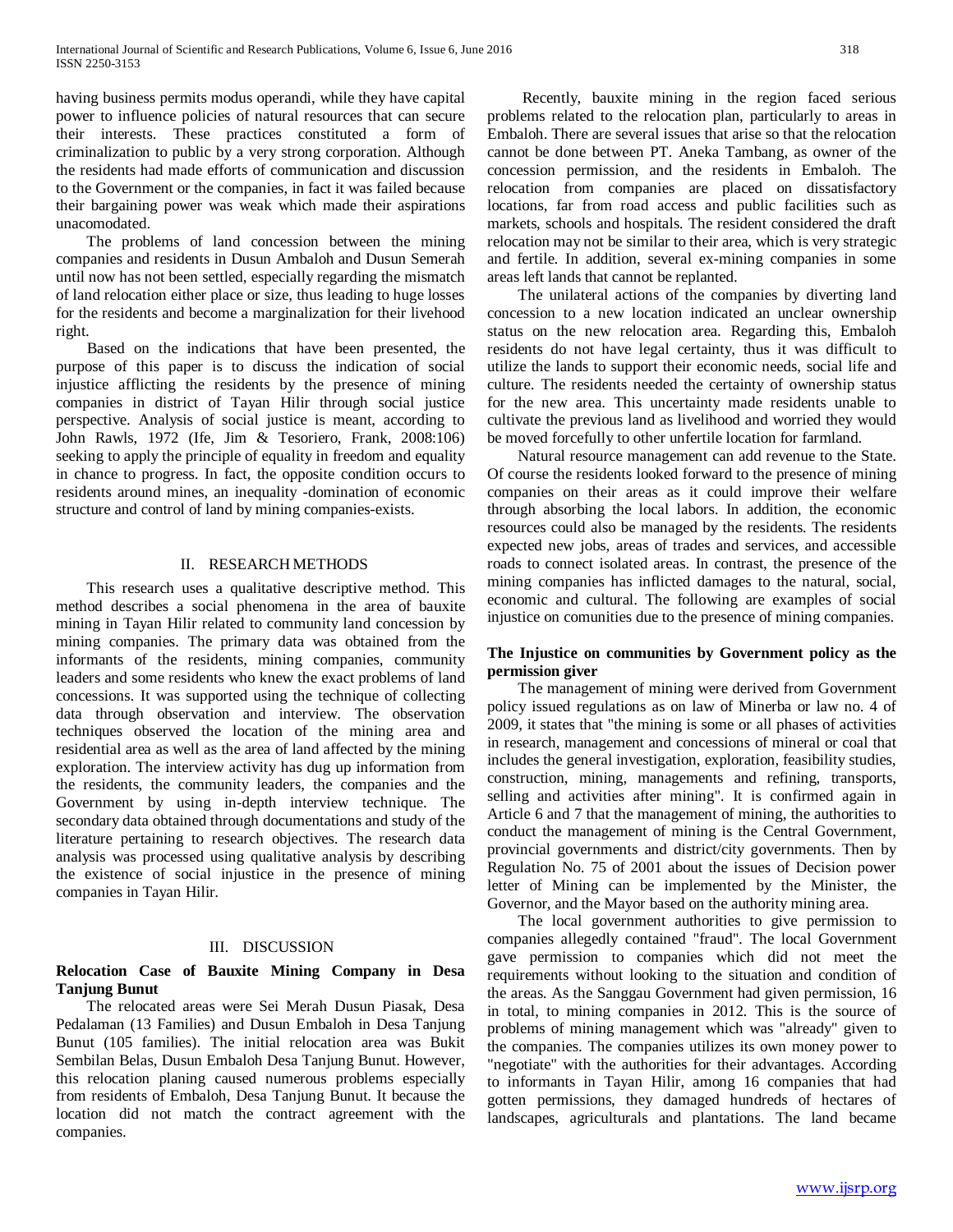infertile and could not be cultivated either for plantations and farmland. The area became abandoned without reconditioning.

The suspected companies that has "pocketed permission" from Government conduct exploration and exploitation on residents lands which were suspected to contain minerals. As explained by Bawor Purbaya, Tandiono and Nurmala Dewi, Sisilia (2014. http://www.mitrahukum.org/wp-content/uploads/2014/08/jurnal-04.-apdf.pdf) explained that the existence of plantation and mining companies indicates manipulation practice on government regulation in various ways. The residents who have limited information and bergaining position have loss and become "victim" because of the power of companies' capital. The greatest loss is the problem of unmatched compensation for the land price. Finally, the residents become marginalized on their own land. Righteously, the Governments should "be on the side of communities" as their welfare.

 Government's promises to improve local welfare through the presence of mining companies has become questionable. Whether the presence of companies can improve the economy of residents? Or just a few of them. For example, the labors recruitment left an unanswered question. Based on the result from an informant in Embaloh, he stated that the company previously promised labours recruitment would be recruited from local communities, but they ignored the promise. Instead, labors were brought in from the city. Their reason was that the local communities did not meet the technical requirements as mining labors. Therefore, the Government cannot yet be the facilitator to provide jobs for residents.

# **Injustice of access opportunities in economical resources between companies and local communities**

 Indonesia development goals are to improve society welfare and social justice. Those are aimed to be sustainable development as described by Tjokrominoto, Moeljarto (2008:12) that sustainable development will be realized through interlinkages among aspects of nature, socio-economic and cultural. Ecologically, the preservation of natural environment must not be damaged by humans. But in fact, the environment has been damaged as described by the Ife, Jim & Tesoriero, Frank (2008:53) through the declining of natural resources, the loss of biodiversity, while on the other hand, increasing of air pollution, increasing of nuclear and other toxic waste would lead the extinction of human civilization itself.

 Community as a subject of development is none but the partner for both Government and entrepreneurs, especially not the victim of the development itself. Therefore, social justice has not impacted to the communites life rights. The thought of social justice (Ife, Jim & Tesoriero, Frank, 2008:107; John Rawls, 1973) is the awareness from society to justice, honesty and equality. Here, social justice acknowledges the equality of the rights of the individuals chance of getting individual and institutional aspects of social life. Equality becomes an important aspect of getting access to develop without any stress or intimidation for those who are unable to compete the investors.

The problems of environmental and nature damages as described by Hartati & Zulfa Aulia (2013:155. Mineral and Coal Mining Management Reformation. Evaluative studies of Mineral Mining management policies and coal in autonomous regions. Proceedings of law in Indonesia development policies) lay out the active role of local governments in maximizing of mines digging also trigger social conflicts and environmental damages in communities especially regarding residents' land. From this point on, the investors have a superior position in mining managements. Government involvement by providing opportunities to investors has empowered the mining companies to control business in Tayan Hilir. Sixten companies have spreaded across villages in Tayan Hilir with lands of more than 200 thousand hectares.

 Based on an interview from an informant in Tobak village, if all mining permits operated without any control, it would negatively impact the ecology in each village. As well, it would make the communites slowly be displaced to infertile areas, remote from access to districts. The total infertile areas due to mining exploitation are on the bukit 19 is proven to be high due to CSR responsibilities in December 2012 through land revegati program. Company planted fruits such as cempedak, jackfruit, guava, durian, and rambutan. However, the observers found that the land was infertile and contained only a very small amount of topsoil. This means that areas of ex-mining are unable to be planted. This also happens in other areas so that the land was left abandoned.

 Such condition raises the potential for conflicts, as reaffirmed by Habib, Ahmad (2004:23) that potential conflict in rural areas due to the companies domination on the economic resources. This injustice comes from the power of companies cutting the livelihood opportunities of communities. This condition raises the conflict between both sides. The impact of the presence of mining companies in fact has chagrined the community.

 The communities "helplessness" by the power of the capitalist who can do anything in mining management, for example, land dispossession through the concession, is regarded as a deprivation of communities rights. In some cases, the current relocations leave a lot of problems. These conditions cause difficulties for communities to fulfill their daily needs, which then wedged them and omitted their livelihoods. The communities are difficult to get new livelihoods. As explained, according to Paranoan, Risal and Djaja (2013:122. The analysis of Mining Policy Impact towards the socio-economic of community in kelurahan Akroman. E-Journal Administrative Feform), most agricultural lands were turned into mining areas, most of the community lost their land, sources of life among generations.

### **Injustice of land concession for residents**

 The companies mining areas also penetrated into Sungai Jaman and Des Emberas. Thirty three families on both villages were moved to inappropriate locations. The relocations were in remote area and away from public facilities and districts. The location of previous residents was very strategic, close to public facilities and other villages. This problem resulted the rejection from residents. This is due to the incoherent deal with companies that has promised to relocate them to a more strategic location than the previous ones.

 The incoherent relocation may initiate conflicts between the companies and the communities. Residents do not agree with the inappropriate relocation, so they protest the companies. This is emphasized by Purbaya, Bawor and Nurmala Dewi, Sisilia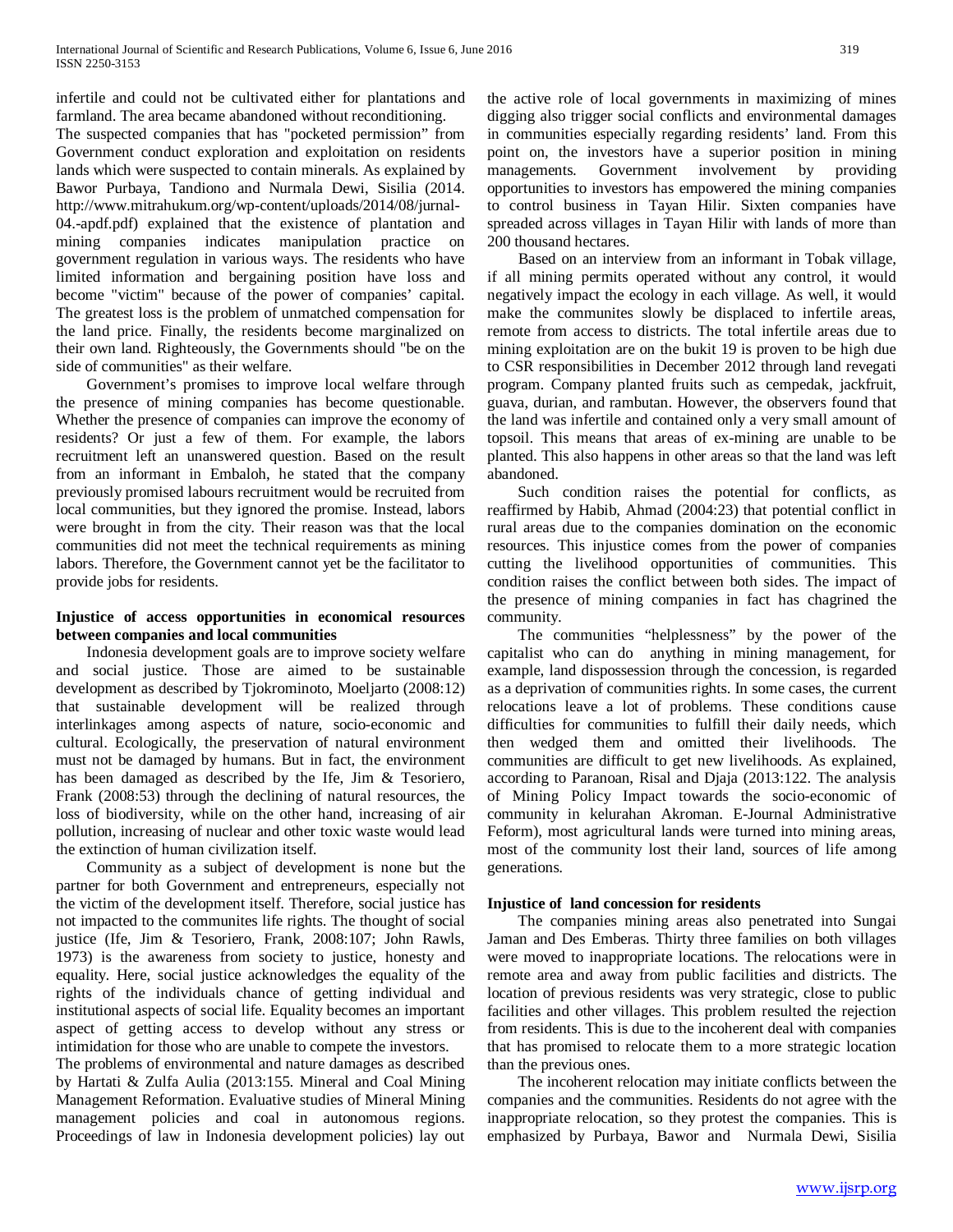(2014:22. http://www.mitrahukum.org/wpcontent/uploads/2014/08/jurnal-04.-apdf.pdf) that stated conflicts of natural resources are not a conflict between two sides with an equal strength. By supports from State and money power, the companies have a stronger position on communities in social structure. Based on this argument, the author believed that marginal position of communities is social injustice by the power of authorities and companies.

 Uncovering a social phenomena with potential conflicts in mining areas basically is a response from communities toward the existence of mining companies. They hope significant changes to improve the quality of their life as a part of the mining companies presence. Activities related to the social order of culture based on values and social norms, such as working together and other socio-economic activities, are degraded. now, those are shifting and turning into an individual life style. They are competing each other to dominate economic resources leading to liberal economy.

 Potential conflicts originated from the conflict of interest between the companies and the residents changed to interresidents. On one hand, the residents clashed and avoided each other. They negotiated with a profitable side, mainly the companies. On the other hand, the companies wanted their business to run smoothly. The residents could be "accomplices" of the companies as a part of newly-made Corporation. Disapproval of land concession described by a resident in the area said that some residents were accompanied by Leaders of Dayak Tobag to question the land which is not in accordance with the agreement. The residents also asked to revise the agreed contracts. However, the company argued that the relocation of land was fit to the agreement and quite decent for livelihood.

 This mismatches of perspective begin from the rise of potential conflicts in the mining environment and lead to other problems by the presence of bauxite mining. As emphasized by Atok, K and Sinju, B (2009: 296) and Jenkins, Heledd ( 2004:23. Corporate social responsibility and the mining industry: conflicts and constructs. Corporate Social. [.http://onlinelibrary.wiley.com/doi/10.1002/csr.50\)](http://onlinelibrary.wiley.com/doi/10.1002/csr.50) that the injustice control of various social groups such as tenure by entrepreneurs exclusively spawned a crisis of justice resulted in people being "refugees of development" marked by the loss of rights over resource management on communal land. Similarly, the potential for most vulnerable conflict in the district of Tayan Hilir is land conflict.

 The existence of mining companies, PT. Aneka Tambang Tbk, PT Kapuas Bara Mineral, PT. Indonesia Chemical Alumina, PT. Kapuas Persada Prima, PT. Kalmin Lestari, based on the research results have raised some cases involving the dignity of citizens. Indeed before the presence of mining companies, the forest area was used as a source of livelihood by using plants found in the forest, animals and rivers for fishing. The community freely used the land for farming, such as rice and vegetables, and plantation such as rubber. When the residents work the land for rice farming, they can also work on a variety of different crops such as another crops that were planted around rice fields and vegetable crops. The results of these plants can be sold to make money. When the presence of mining with the procurement of the vast land, resulting in loss of the source of livelihood of citizens. People are looking for other livelihoods such as being a miner or vehicle services (motorcycle taxis).

 These economic loss is incomparable with the presence of companies that says it will improve people's welfare. When citizens lose their source of life because of the reduced land which is inoptimal for agricultural land, the only hope for the people is by getting a job in the company. In fact, bauxite industry employs very few local residents, by reasoning that local employers do not meet the requirements of expertise in accordance with company requirements. This creates new unemployments due to the existence of the company. Moving on from the phenomenon, mining has resulted in a decreased level of income for citizens. Recruitment of labor from other regions was confirmed by Yudhishthira; Krisna Hidayat, Revelation; Hadiyanto, Agus (2011 Journal of Environmental Damage Impact Assessment Due to Sand Mining activities in the Meningar village of Mount Merapi Region) where mining attracts migrants to find job so it cuts the opportunity for locals. This creates social jealousy which has potential of conflict between locals and migrants.

 The phenomenon of the presence of mining companies, of course, is the public land which has been usually tilled for agriculture will be narrower or even disappear, so that the culture of cooperation and mutual assistance as well as the simple nature of the farming communities in rural areas will also be destroyed and replaced by consumer culture, which can emerge new social problems. In fact, the presence of Bauxite mining companies in the district of Tayan Hilir still leaves the environmental damage and the degradation of the social environment issues; in other words, it is destructive to the economic, social and local culture. The impact of the existence of mining towards the local residents is that they have to bear the heavy burden of life because of damaged natural environment which means a loss of biological resources — the foundation of their life. That means mining does not have any significance on the increasing of income of local residents. But, the presence of mines are considered as one alternative to increase the productivity of foreign exchange to finance the government, with the possibility of turning a blind eye to the natural damage and social environment damage to the surrounding areas. The injustice conditions that occurs will be described more details in the schematic of bauxite mining below: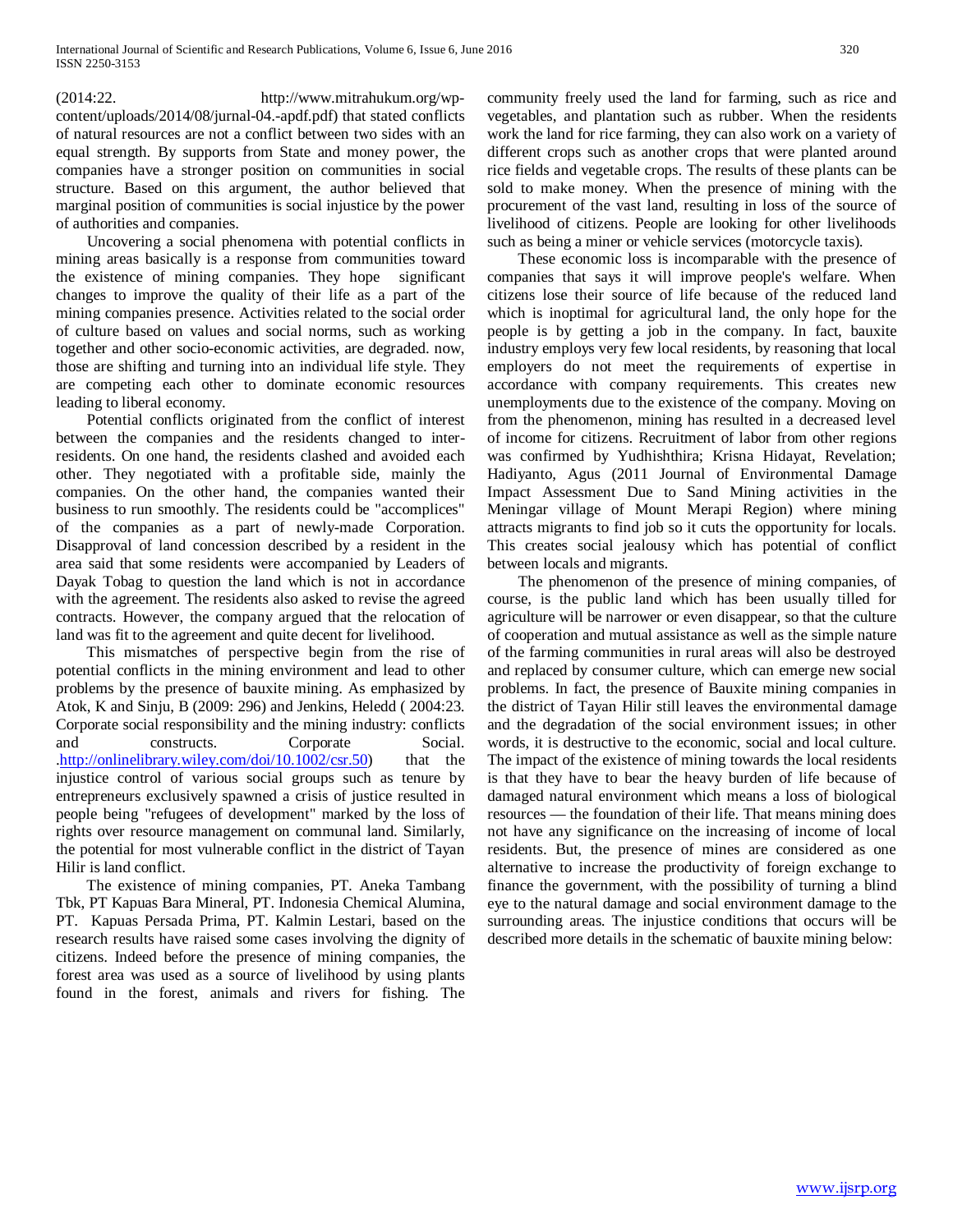

Schematic of Mining Existence Injustice in Tayan Hilir, 2015

 Significance that mining can improve the welfare of society requires further study. As Fatmawati (2011: 12) and Triscritti, Fiorella. (2013:438. Mining, development and corporate– community conflicts in Peru. [\(http://cdj.oxfordjournals.org/content/48/3/437.full\)](http://cdj.oxfordjournals.org/content/48/3/437.full) explains that the existence of the (group of) employers will marginalize the vulnerable groups, so that it will create new poverty for the people of lower classes. Application of justice in the environment management must be seen within the framework of what becomes the environmental rights and what becomes the human rights, in this case is in the form of the fulfillment of the right of one party to the other party. Since humans are born, people have got the right to survive in their environment. In the context of justice, human beings have an obligation to maintain, preserve, protect, and conserve the environment, so that people can be assessed as fair to the environment.

 In fact the presence of bauxite mining companies in the district of Tayan Hilir still leaves the issue of environmental degradation. Foreign exchange earnings are not comparable to the results of mining damage to nature and the environmental damage caused. So it becomes destructive to the economic, social and local culture. The impact of mining forces the local residents to bear the heavy burden of life because of the damaged natural environment, which means a loss of biological resources that have been the foundation of their life. That means mining does not have the significance on increasing the income of local residents. Nevertheless, currently the presence of mines are considered as one alternative to increase the productivity of foreign exchange to finance the government, with the possibility of turning a blind eye to the natural damage and social environment damage in surrounding of mined areas.